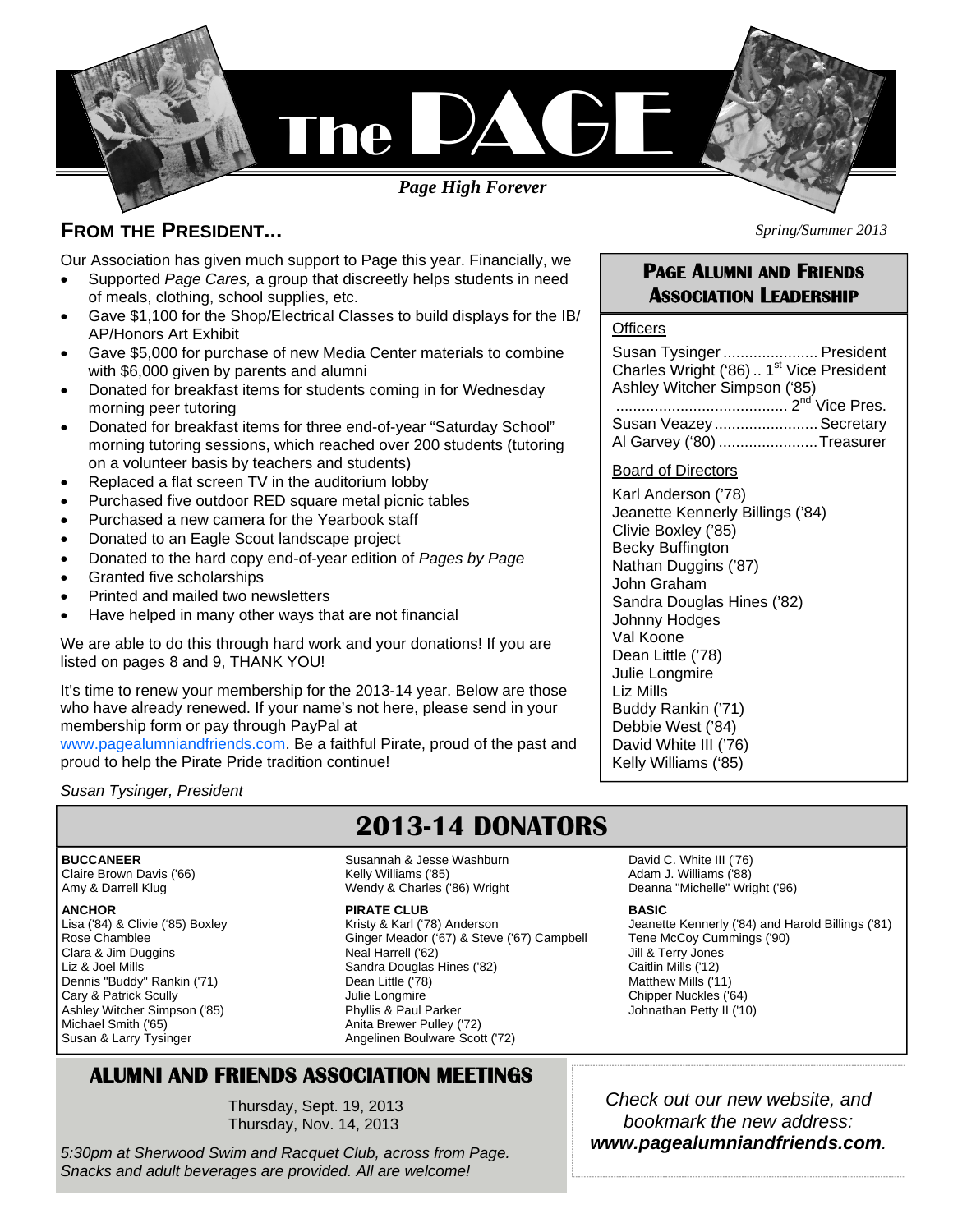## **FROM THE PRINCIPAL**



As we begin the 2013-2014 school year, I would first like to take a moment to reflect on my first year as a Page Pirate. Joining the Page family has been extremely rewarding; the school year started off with excitement and anticipation. We quickly captured all the enthusiasm and focused it on academics and excellence in all we do.

Teachers found exciting and

engaging ways to involve students while introducing *Common Core*, our state's new curriculum. We established and implemented some new programs and ideas to enhance our instructional day, such as our new Late-Start Wednesdays, which were a success with students and teachers. Students enjoyed the extra time to sleep in, while teachers used the extra time to plan and analyze data. In June our annual commencement exercise showed the community the pride of our school as we graduated one of the largest classes in Page History with scholarship offers increasing for the sixth consecutive year. Our school was also ranked #4 in our state by *US News.* I personally want to thank all the Pirates in our alumni community for contributing to this great success.

On the extracurricular scene, our sports teams did well and continue to make us all proud to say, "*We are Pirates*!" Playmakers kept us all laughing with their wonderful performances of *Legally Blonde*. Our band, chorus, and orchestra held concerts that astounded us all. As a veteran Pirate this year, I am even more proud of the pride and history our school represents. I am confident that our upcoming year will bring us more accolades as we strive for excellence in all we do.

Pirate Family, as we move towards our upcoming year we are working on new endeavors to improve our school's academics, climate, and culture. We are establishing *Page Nonnegotiable*s with the intention of increasing the rigor and closing the achievement gaps we currently face. These nonnegotiables are geared toward increasing accountability and student achievement. Our school culture and climate are some of the things we are extremely proud of and want to continue to enhance. We are starting a new tutoring program for our athletes, finding new and meaningful ways to say thank you to our teachers, and working on furnishing our new conference and tutoring space.

Page Alumni and Friends, thank you for all you do. I look forward to seeing and working with you this year. Go Pirates!!!

*Patrice Faison, Page Principal* 

**We give a special thanks to these classes for their gifts:** 

| \$1.117 |
|---------|
| \$444   |
| \$442   |
|         |

# **NEW PAGE ENDEAVORS**

Your Page Alumni and Friends Association supports Page in the *Page Nonnegotiables* by adding a donation line on the membership form, "New Page Endeavors," for those who want their donations directed there. You can be assured that these funds will be directly used to enhance our school in an effort to continue to make you proud to say you are Page alumni. "New Endeavor" funds may be used for tutoring programs, Late-Start Wednesdays, student advisory organizations, student and teacher incentives, and other ideas to increase the academic achievement, educational climate, and culture of excellence at Page.

*Patrice Faison, Page Principal Susan Tysinger, Page Alumni and Friends President* 

#### **LINK TO HARRIS TEETER #1861**

We invite all Harris Teeter shoppers to link your VIC # to Page High School by signing up as you check out or by sending us your Harris Teeter number (and we'll do it for you!). Already linked to another? You may link to as many as five. It costs you nothing but sends a percentage of your HT brands sales to Page.

Page is in the process of furnishing a conference/tutoring room. If you have a conference table and/or chairs that you'd care to donate, please let us know.



### **KNOW SOMETHING NEWSWORTHY?**

Page alumni are making headlines or making a difference all over the world. If you know of someone you think others would like to read about, please let us know at sgtysinger@triad.rr.com. It may even be you!

> *We gladly accept gifts of stock or matching funds!*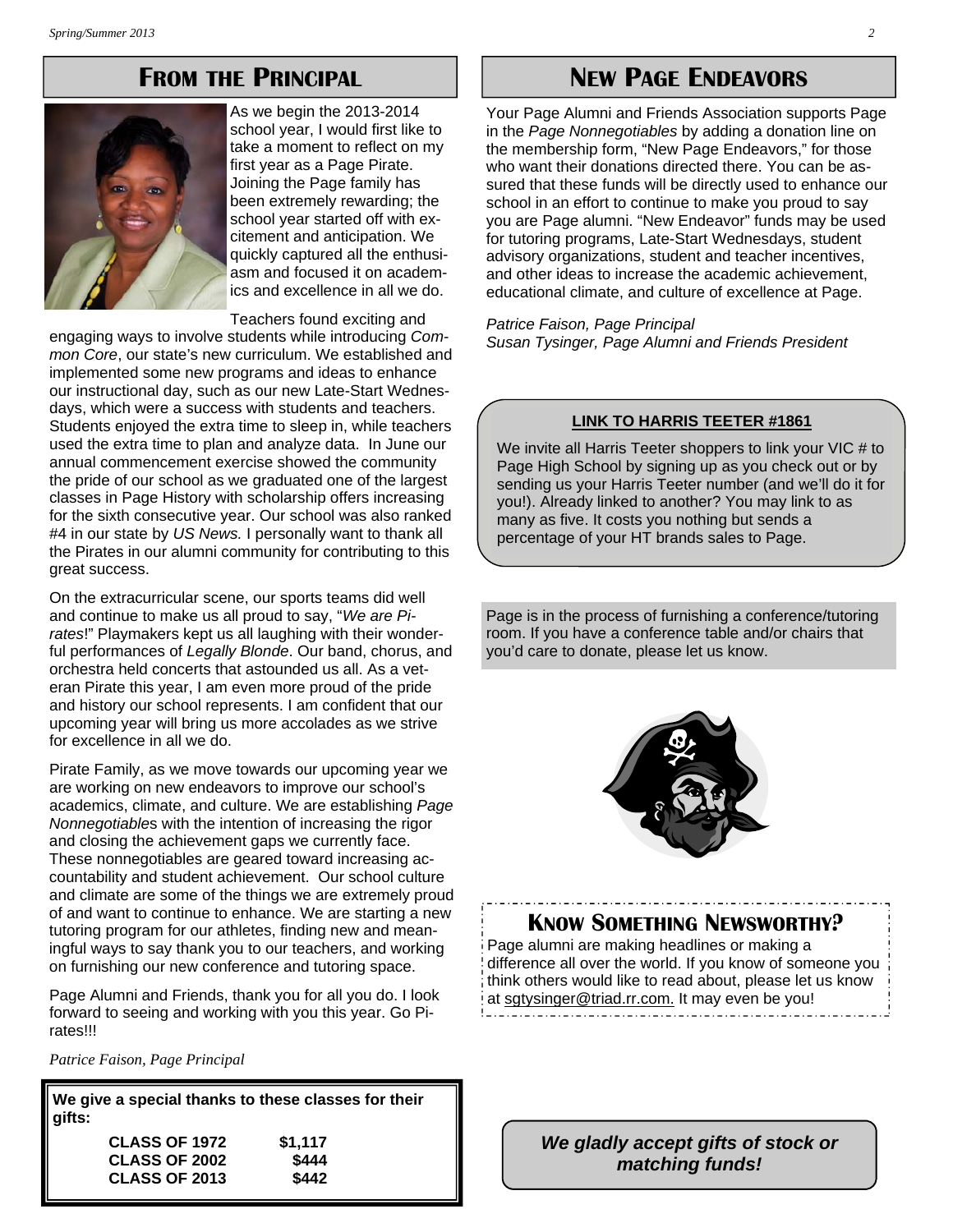# **PAGE ALUMNI AND FRIENDS BENEFIT THE MEDIA CENTER**



*Jennifer Kunka* 

With funding for schools at a critically low level, we knew we had to do something to upgrade materials in our Media Center. When compared with *IMPACT: Guidelines for NC Media and Technology Programs,* the average age of our books was high and the average number of books per student was low. Since our weaker areas were in the sciences and history/geography, we decided to put our main focus on those areas.



In January, we asked the Page Alumni and Friends Association if they could help with funding. They generously agreed to match funds of up to \$5,000 that were raised specifically for Media Center Materials. The Association put out the word, and parents, alumni, and friends came through with \$6,000. This total – along with the matching \$5,000 from PAFA – gave us \$11,000 to make some serious improvements!

We were very purposeful, not only in our choices of books but also with our choices of format. With the PAFA donation, we



were able to receive 267 print titles and 56 ebooks. We chose to purchase many books that would normally be reference materials as ebooks so that students would have access to them everywhere. Some of those titles were available as *unlimited purchases*, meaning that multiple students can view them at once. We purchased titles as unlimited purchases, when able, so that whole classes might use them simultaneously.

We are very grateful to the PAFA, not only for this recent financial support, but also for making a difference at Page in so many ways!

*Sally DeLellis and Jennifer Kunka, Page Media Specialists*

### Special Thanks

Media Specialist Jennifer Kunka thanks Knox and Dan Barker for their donation of 20 years of sleeved National Geographic magazines to the Page Media Center.

# **8TH ANNUAL RIVALRY REUNION GOLF TOURNAMENT**

The  $8<sup>th</sup>$  Annual Rivalry Reunion Golf Tournament between PAGE and GRIMSLEY is October 18<sup>th</sup>, the same day as the BIG FRIDAY NIGHT FOOTBALL game between Page and Grimsley. In the seven previous tournaments, we have filled the courses of Bryan Park with 288 golfers, all there in fun and to help support both schools. Last year each school received \$11,000 from this golf tournament, and this year we are hoping for over \$12,000 each.

Signing up is easy  $-$  for your foursome or individually  $-$  through the web site: http:// www.pagegrimsleygolf.com. Cost is \$90 per person, with lunch and range balls provided. Everyone also receives a free T-shirt, donated by John Lomax and Lomax Construction.

This year we will be holding a raffle for prizes that value \$100 or more, so if you, your company, or a resource you know can provide additional items we would be very grateful. We encourage your company to become a Gold Sponsor for \$750. At this Gold level, you are allowed four golfers, a full hole sponsorship, a banner listing, and a link to your company's web site on our web site. Other sponsorships include a tee or green sponsor for \$125, or sponsorship of an entire hole for \$175.

Please take a moment to sign up ASAP. You can select your starting hole and encourage your friends to sign up in the open spaces around you. Our schools benefit from your support as you participate in this lively event. Good golfers are welcomed, but numbers are just as important in bringing home the trophy! But the most important byproduct of this event is the camaraderie and the support of two Greensboro flagship high schools!

*Brett Schulman, Page Athletic Booster Club Charles Wright ('86), Page Alumni and Friends Association* 

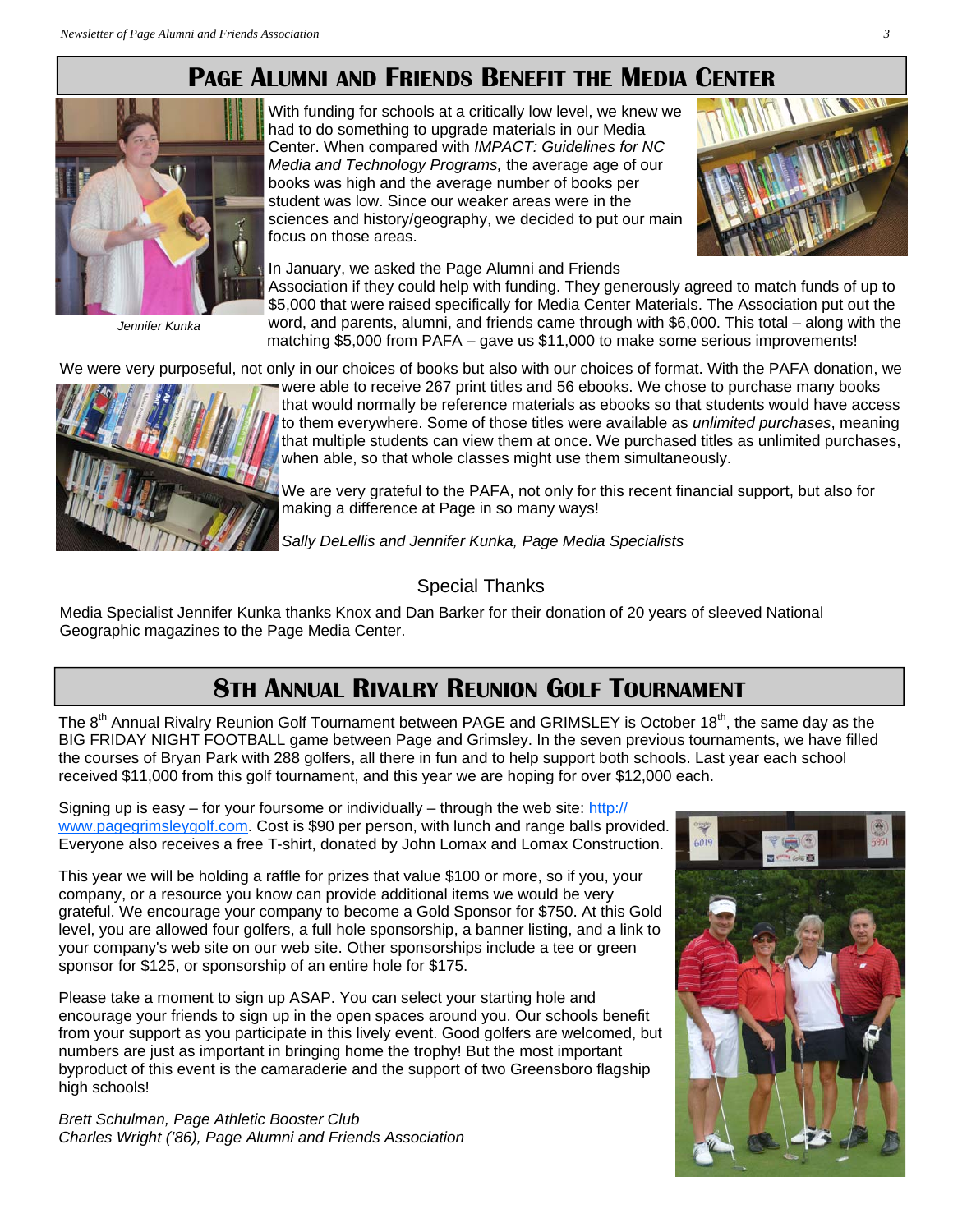# **PAGE ALUMNI AND FRIENDS SCHOLARSHIP RECIPIENTS**

*Again this year, there were many worthy scholarship applicants for the five Page Alumni and Friends Scholarships. This from one of the Scholarship Committee members: "I would like for it to be known that I think all of the candidates were exceptional. What I do know is that our nation is in great hands with our youth of today. It was an honor to witness such strength and character of each participant."* 



#### **MASON BILLINGS**

am very grateful to have received this scholarship, and I have a lot of gratitude towards the Page Alumni and Friends as well as Page High School itself. It is especially meaningful for me because both of my parents went to Page, and enjoyed their time there, and I simply tried to do the same. Next year I will be attending and playing soccer at Washington and Lee University where I plan to pursue a Pre-Medicine major. Looking back on Page there are many great memories, but the one thing I will truly miss is getting together with all my friends and classmates on Friday nights, tailgating and enjoying football games. I will especially miss beating our rival Grimsley, as we managed to do so all four of my years at Page. Over the past 4 years Page has made a significant mark on me, and because of this, I plan on joining the Page Alumni and Friends. Your contributions made to Page over the past four years have been extremely appreciated by everyone at school, and will continue to be appreciated for many years to come. Go Pirates!

*Mason is grateful for all of the opportunities Page has given him and has been described as a very successful student with a great heart and a great sense of humor. He is the son of Jeanette and Harold Billings, Jr.* 



#### **SUN H**

The summer of 2002 was when my family and other Montagnard families arrived in Greensboro, North Carolina. We were refugees from Vietnam, leaving due persecutions, like our Christian belief. We had hope and belief that we could have a better life and ran with it. June 2002 was a time of adjustment and learning. Likewise, the summer of 2013 is a similar time for me as I prepare to head off to the University of North Carolina at Wilmington for college. I will be leaving home for the first time and will be exposed to a new city and new people.

College was never something that was planned in my family. However, attending Page High School for four years has really opened my eyes to furthering my education. The teachers, counselors, and students at Page have always been supportive. It was great to be in an environment where the focus was not only education but also bettering the students so that they can be prepared for the future. I was exposed to many advanced courses and clubs that allowed me to challenge myself and make long-lasting friendships. I am and will always be eternally grateful for what Page has done for me by leading me to college.

Attending the Alumni and Friends meeting was an awe-inspiring experience. Listening to some of the things that the Alumni committee is doing for Page just makes me proud and appreciative to be a Pirate! I am grateful for the Page Alumni and Friends Scholarship. One day, I hope to be a member of the committee and contribute to improving Page as all of the alumni are doing.

*Sun credits Page with giving her the education and confidence she has and is the first in her family to attend college. She is the daughter of Piong H and Tam Y.* 



#### **STEPHEN LONG**

Looking back over the past four years, I can confidently say that there is no other high school in the country that could have prepared and given me the same experiences that Walter Hines Page High School has. From screaming "Red Death" and winning multiple state championships to being ranking in the top ten public high schools in the state, Page has truly encompassed every aspect of what an ideal learning environment is. My favorite part of being selected as a recipient of this scholarship is that this organization focuses on giving back to the place that we came from. As I continue my education next year at the University of North Carolina at Chapel Hill, I know that I will always be able to appreciate those that have helped me from the beginning. When the time comes, I understand that it is my duty to give back and help my community in the same way it has helped me.

*Stephen combined involvement in sports, activities, and the Page community while earning status as Salutatorian for the Class of 2013. He is the son of Colleen and Glen Long.*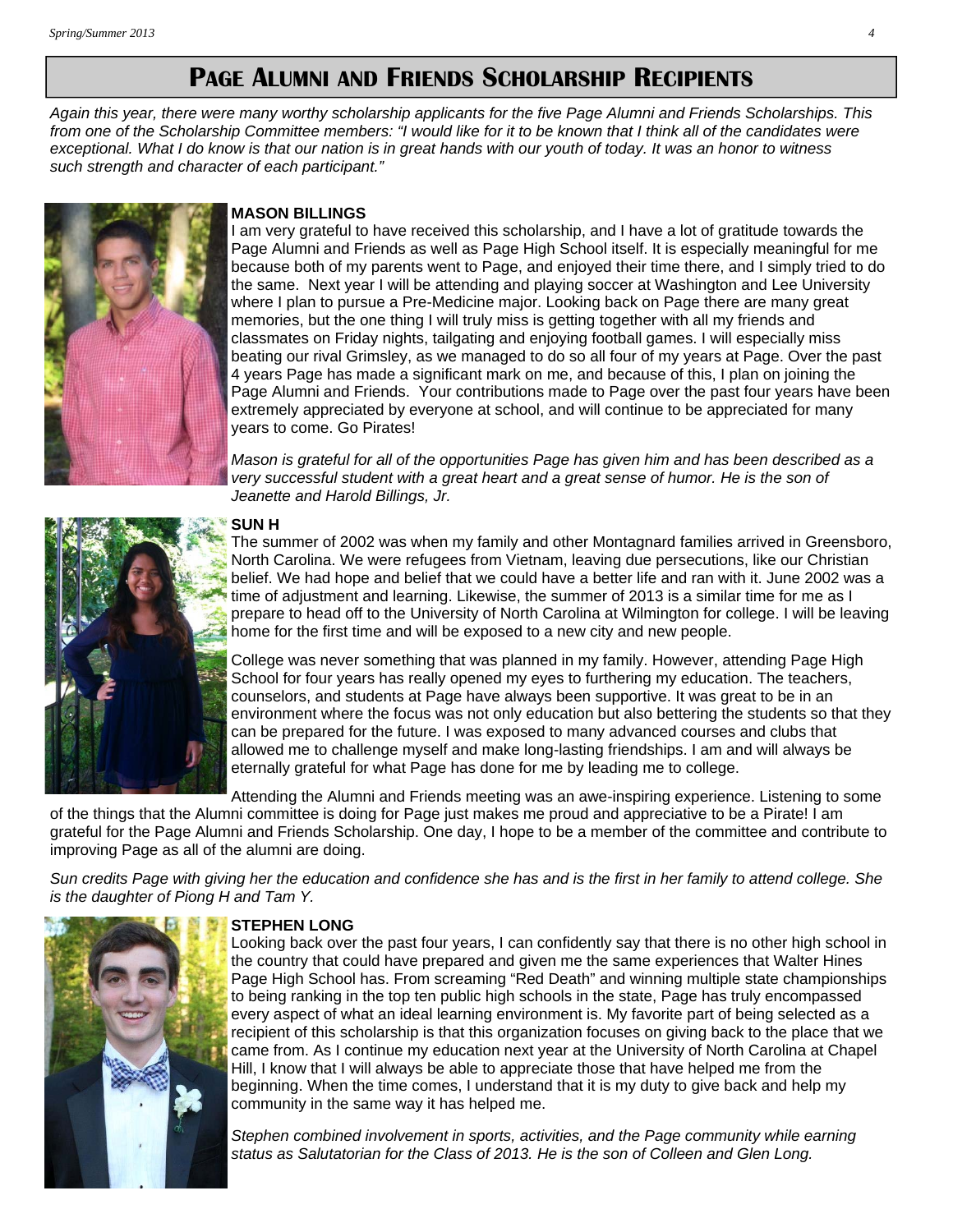#### *(Continued from page 4)*



#### **BENNETT SARDZINSKI**

I am thrilled to have been chosen to receive the 2013 Page High School Alumni and Friends Scholarship. I plan to put this scholarship – and your investment – to good use while attending the University of North Carolina at Chapel Hill next year.

It will be difficult to leave Page, and I will miss many of my friends and teachers who have helped make the journey so much fun. But I am excited at the prospect and look forward to the challenge of attending UNC, using the tools that my experience at Page High School has given. It will be an honor and privilege to uphold the name and reputation of Page High School. I am glad to be able to take with me my many memories and lessons learned from my time here. Thank you for honoring me with this award and welcoming me into the group of Page High School Alumni.

*Bennett, an excellent student and a great example to his peers, says Page has helped him become a confident and effective leader. He is the son of Leslie and Greg Sardzinski.* 



#### **ALEXIS SCULLY**

Receiving this award is a great honor, and it will definitely be put to good use in my study of public health and Spanish as I attend the University of North Carolina at Chapel Hill in the fall. My past four years at Page have been great, and the Page community has given me innumerable opportunities. I really appreciate the Page Alumni and Friends Association for their part in various projects, including the new picnic tables outside and the study lounge in the library. I look forward to being a part of the Alumni Association in the years to come so I may pass along what has been done for me.

*Alexis is an amazing student, a great athlete, and a dedicated member of the Page community, and she credits Page with giving her unlimited opportunity. She is the daughter of Cary Hart and Patrick Scully.* 

*The Page Alumni and Friends Scholarship Committee*

# **ANNE BENNETT OSTEEN RECEIVES THE MOREHEAD-CAIN SCHOLARSHIP**

*Senior Anne Bennett Osteen was offered both the Morehead-Cain Scholarship to UNC-CH and the Trinity Scholarship to Duke University, but Chapel Hill won her over in the end. Athletically and academically, Anne Bennett has taken advantage of the many opportunities at Page. Among her many accomplishments were being captain of the golf team, co-editor-in-chief of Pages by Page, and serving on the student council. Anne Bennett is the daughter of Page alumni Elizabeth and Bill Osteen.* 

Page High School is a special school filled with incredible people. The rich diversity of activities and people coupled with the supportive faculty make it a place of boundless opportunity. I am so lucky that I have had a fulfilling high school experience that I can use as a springboard into my career at UNC- Chapel Hill.

I feel strongly that there is no such a thing as a wholly individual endeavor. That being said, the Page community has had a strong presence in my life, especially throughout the past year. The counseling department, my coaches, teachers, friends, and parents have given the support and guidance that will help me embrace whatever obstacles and challenges I will face.



I am so fortunate for the enriching opportunities that Page has given me and the Morehead-Cain foundation will provide me with. Page High School has been a catalyst for me; the relationships, lessons and experiences that I have gleaned have produced a strong desire within me to discover and explore. Because of Page High School, I will have that opportunity. GO PIRATES!

*Anne Bennett Osteen, ('13)* 

*Check out our new website, and bookmark the new address: www.pagealumniandfriends.com.*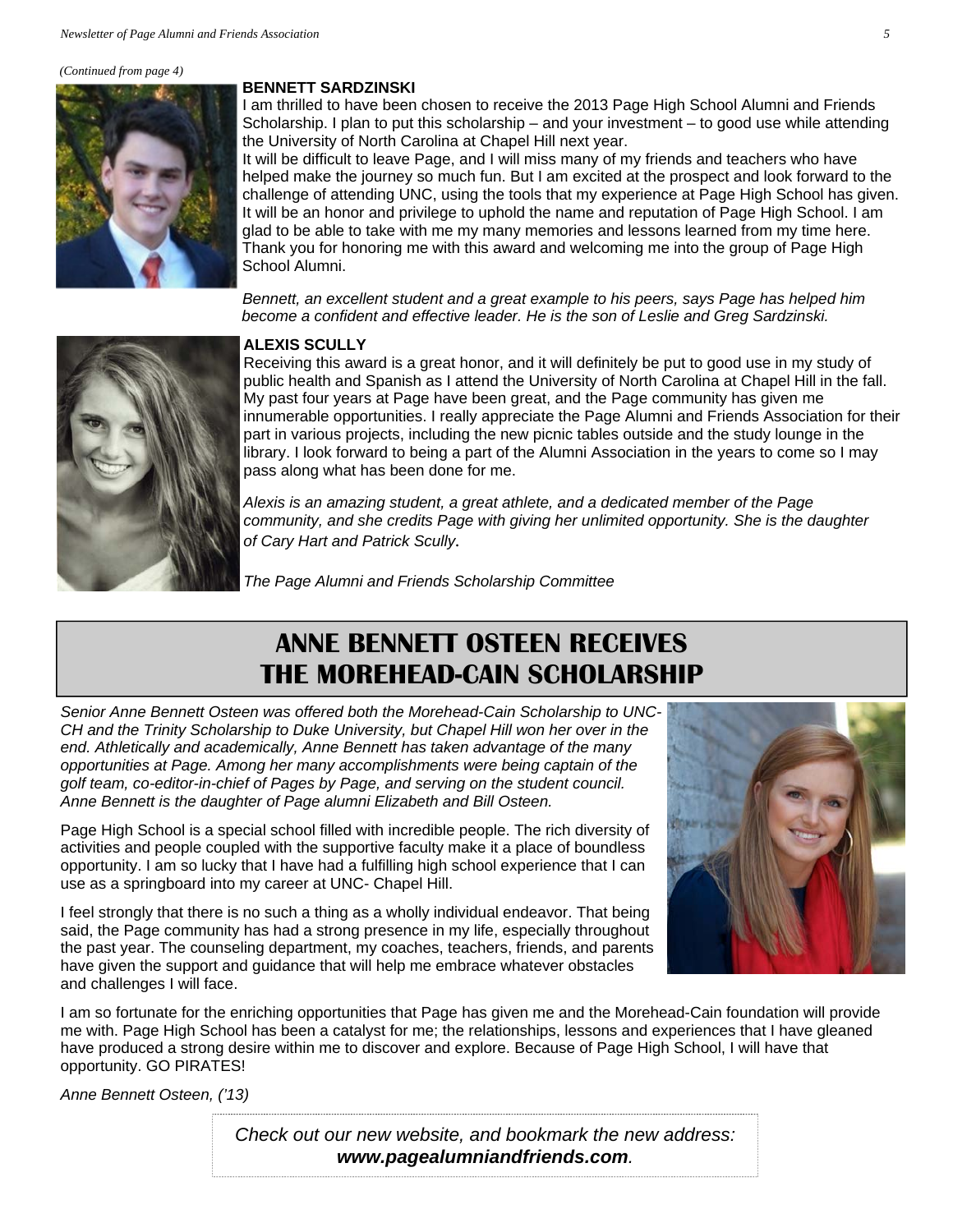### **REUNIONS**

### **CLASS OF 1972'S 40TH REUNION**

On September 14-15, 2012, the **PHS Class of 1972** held a memorable 40th Reunion, their first reunion in 20 years. More than 200 classmates and guests attended, hailing from 30+ states. The festivities began with the Friday night football game at Page – won by Page – followed by an informal gathering at Ham's Lakeside.

The main event was held on Saturday at New Bridge Bank Park, where we had the entire stadium to ourselves and enjoyed a stunning view of the Greensboro skyline on a perfect fall evening. A large pirate flag and chest adorned the entrance and displays of memorabilia were available for people to enjoy. A customized soundtrack of music from the 60's and 70's had been assembled by classmate Jim Vestal and provided a great backdrop to our conversations.



*These 1972 Page alumni were also in preschool together. Left to right, Robin Moore Stiles, Johnny McLean, Lucy Davis Deeprose, Steve Carlson, Debbie Cochran Proctor, Steve Henson, Kathy Moore Walker, Zan Fortune.*



*These good friends were happy to be reunited again. Left to right - Mike Kenny, Ed Sink, Lin Garner, Bill Poteat, Hank Fordham and Zan Fortune.*

*moment of reminiscing.*

Robin Moore Stiles, Chairwoman of the Reunion Planning Committee, welcomed everyone and acknowledged the Planning Committee of Faith Saunders Shields, Susan

Lawson Budd, Belinda Harden Crews, Debbie Cochran Proctor, Marsha Goins, Belinda Hardin, Marsha Goins, Brian Taylor, Sandy



Cardonick Lavendar, and Anita Brewer Pulley. A special thanks went to Sandy who spent over two years locating our 600+ class members!

A memorial slide show was presented on the large stadium screen to honor and remember the 59 deceased class members, accompanied by fitting songs from Elton John. We enjoyed a plentiful menu of traditional ballpark food. The rest of the

evening was spent talking to old friends, catching up on decades of life, taking pictures, laughing, giving out door prizes donated by numerous class members, and having a wonderful time. We look forward to the next opportunity to get together. In the interim, we can stay in touch on our PHS Class of '72 Facebook page.

From the committee's inception, the goal was to hold a reunion event that included all class members. Tickets to the reunion were moderately priced and class members were asked to make additional monetary contributions to ensure our goal was reached. In true Page Pirate style, the Class of '72 donated enough money to cover the cost of tickets for class members that otherwise could not have attended. The effort was so great that the Class of '72 was also able to contribute **\$1,117** to the Page Alumni and Friends Association.

*Anita Brewer Pulley, ('72) Robin Moore Stiles ('72)* 

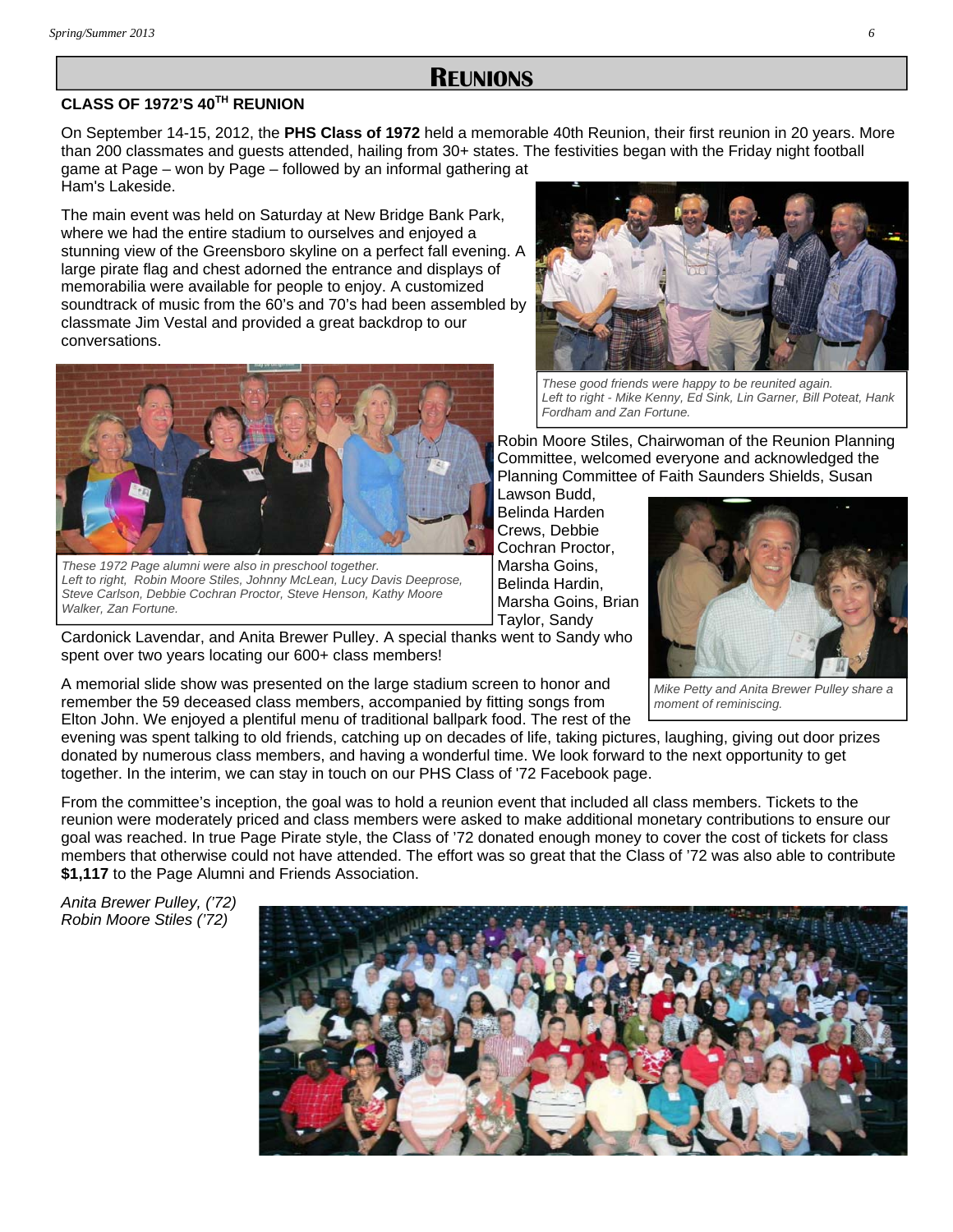# **ART CLASSES AND ELECTRICAL TRADES CLASSES WORK TOGETHER**

Art teachers Ashley Deans and Kendra Davis had a



dream. That dream was to hold a first annual Art Exhibit at Page to display AP, IB, and honors students' artwork. These talented students had great portfolios with no venue to share them

with others. Mr. Lee's Electrical Trades class agreed to build displays if Deans and Davis could get funds to purchase the materials. The Page Alumni and Friends Association donated \$1,100, and the result was a fabulous Art Show in the Auxiliary Gym – thanks to a lot of folks working together!

*From Estelle McQueen, 2012-2013 President of the National Art Honor Society*  Thanks to the Page Alumni and Friends, students from various upper level art classes had the



wonderful opportunity to display their work from this past year. The visual arts program at Page allows students from all levels to paint a vision representing how we as individuals can come together and create a more colorful and expressive world. I am so proud of the hard work that my peers have created. Compliments and positive words of criticism came from teachers, students, staff, parents, and community members who were excited to see so many creative pieces of art. I look forward to coming back next year for Page's Second Annual Art Exhibit!

# **FIVE SETS OF TWINS GRADUATE FROM PAGE**



Since middle school at Mendenhall, these ten students – five sets of twins – have been together: Estelle & Jarrell McQueen, Anna & Erica Gallerini, Matt & Andrew Lamore, Terence & Tevin Morrison-Lee, and Lauren & Chris **Hamrick** 

# **BURRITO BIKERS**

Page's Principal's Council is a group of students that meets in the morning monthly with the principal, Patrice Faison, to discuss challenges, give suggestions, and talk about what's going on at school. We decided in early spring that we should and would like to do a service project outside of Page, and we chose "Burrito Bikers."

The words "Burrito" and "Biker" aren't ones that commonly go together and make sense. After all, what could a person who rides a bicycle and a tasty tortilla filled with Mexican food have in common? That's what most people would think, unless they had the joy of taking part in a great outing with the service club called "Burrito Bikers."

Beginning as a group of bikers who delivered breakfast burritos to the homeless on their bikes, Burrito Bikers has evolved into a group of people of various backgrounds and ages that serves and helps where needed. No need to be an

Olympic athlete or a five-star chef. Anyone from a soccer mom to a new cook is needed *and* wanted. Every Saturday and Sunday morning, homeless people of Greensboro line up at Center City Park while they await their warm burrito, biscuit, or doughnut.

Our Principal's Council group met at Page on a Friday evening to

prepare our breakfast meals. The next morning we gathered on an unusually cold and windy spring morning to deliver our burritos on bikes. In spite of the rugged weather, every single person there – the bikers and the diners – were smiling and having a grand ol' time. The number of times I heard "please," "thank you," and "ma'am" in the short time I was



there – for simply handing out warm burritos – was probably more than what you hear in any etiquette class!

So, yes, it may have been really cold and way too early for the typical teen's liking, but that experience was something that I would do again in a heartbeat. There are many ways to

get involved and volunteer in Greensboro but I would highly recommend "Burrito Bikers" for your next feat. Not only do you feel like you're doing something good but you also feel genuinely appreciated and wanted by everyone, which is sometimes hard to find nowadays.

*Olivia Buffington ('14) Secretary Page's Principal's Council 2013-2014*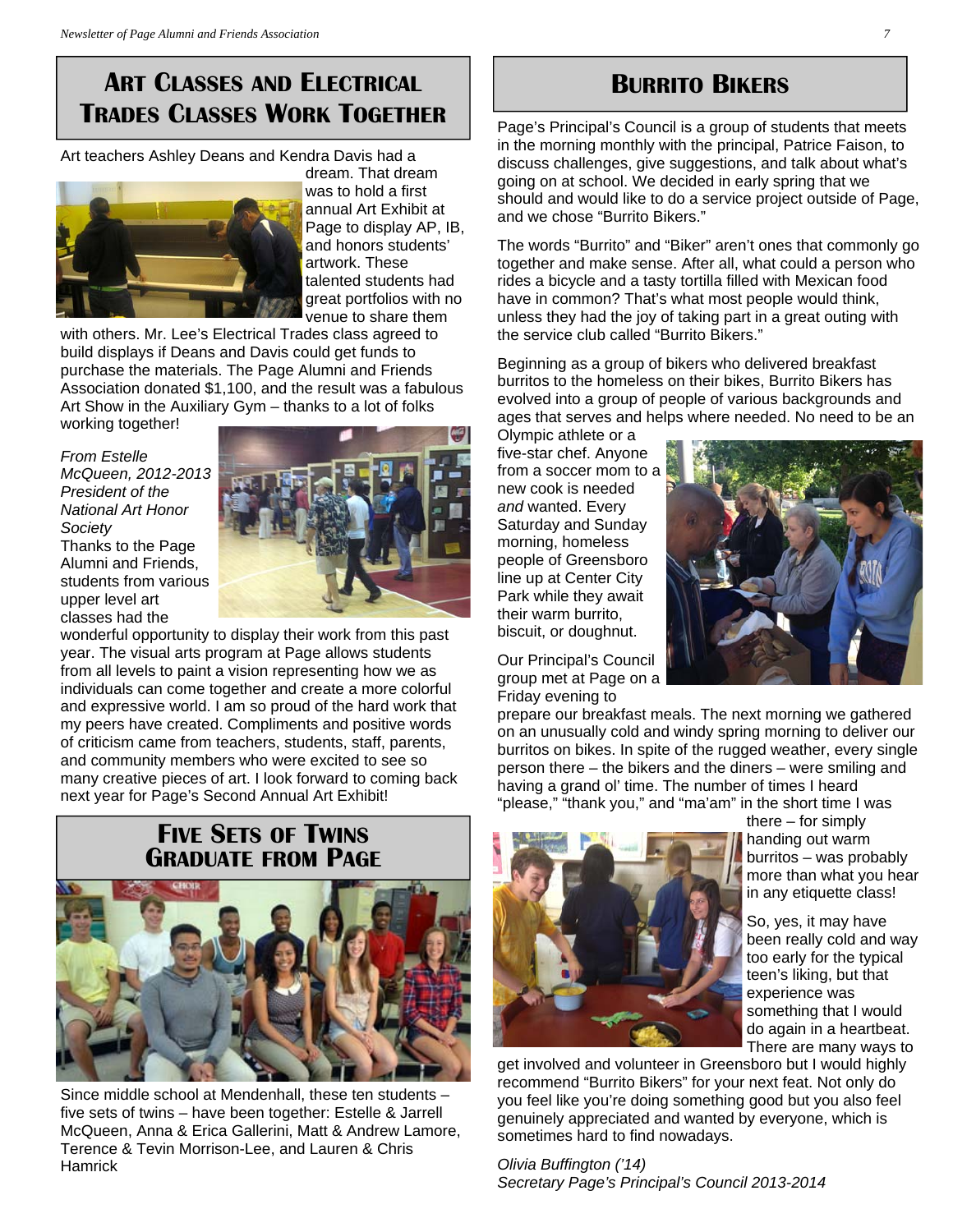### **2013-2013 DONATIONS**

| <b>Name</b>                      |                              | Name at Grad. Year       |              | Giving level               | <b>Name</b>                 |                               | Name at Grad.           | Year         | <b>Giving level</b>                |
|----------------------------------|------------------------------|--------------------------|--------------|----------------------------|-----------------------------|-------------------------------|-------------------------|--------------|------------------------------------|
| Walter Thomas<br>Eddie C.        | Brown<br>Mitchell            | <b>Brown</b><br>Mitchell | 1959<br>1959 | Basic<br>Anchor            | Gail C.                     |                               |                         | 1968         | Pirate Club                        |
| Dean                             | Wilson                       | Wilson                   | 1959         | <b>Basic</b>               | Richard                     | Murphy<br>Neal                | Murphy<br>Neal          | 1968         | Anchor                             |
| Valerie                          | Fennell                      | Fennell                  | 1960         | Pirate Club                | Pete                        | Pearce                        | Pearce                  | 1968         | Anchor                             |
| Joe                              | Williams                     | Williams                 | 1960         | Anchor                     | Janie                       | Schwab                        | Shepherd                | 1968         | <b>Basic</b>                       |
| Bill                             | <b>Bookout</b>               | <b>Bookout</b>           | 1961         | Anchor                     | Rachel                      | <b>Strauss</b>                | Bernstein               | 1968         | Anchor                             |
| Joseph M. III                    | <b>Brantley</b>              | <b>Brantley</b>          | 1961         | Anchor                     | Robert                      | Worth                         | Worth                   | 1968         | <b>Buccaneer</b>                   |
| Donald B.                        | <b>Brooks</b>                | <b>Brooks</b>            | 1961         | Anchor                     | Louise                      | <b>Britt</b>                  | Denny                   | 1969         | <b>Pirate Club</b>                 |
| Fred H.                          | Moore                        | Moore                    | 1961         | Pirate Club                | Susan                       | Clark                         | Smith                   | 1969         | Anchor                             |
| Donald                           | Orr                          | Orr                      | 1961         | Anchor                     | Jeff                        | Gardiner                      | Gardiner                | 1969         | Anchor                             |
| Margaret Sue                     | Rabon                        | Terrell                  | 1961         | Pirate Club                | Sundie                      | Saunders                      | Saunders                | 1969         | <b>Basic</b>                       |
| <b>Brenda</b>                    | Williams<br>Wilson           | Thomason<br>Poole        | 1961         | Anchor                     | Cathy                       | Bowerman<br>Franklin          | Rogers<br>Franklin      | 1970         | Anchor<br><b>Pirate Club</b>       |
| Brenda<br>Carol                  | Alexander                    | Presgraves               | 1961<br>1962 | Basic<br>Pirate Club       | Alex<br>Tom "Tee"           | Hall                          | Hall                    | 1970<br>1970 | Pirate Club                        |
| <b>Bobby</b>                     | Banner                       | Banner                   | 1962         | Pirate Club                | Lee                         | Harris                        | Harris                  | 1970         | Anchor                             |
| Pam                              | <b>Bookout</b>               | Caldwell                 | 1962         | Anchor                     | Cynthia                     | Johnson                       | Driver                  | 1970         | <b>Pirate Club</b>                 |
| Carole                           | Fisher                       | Stone                    | 1962         | <b>Basic</b>               | Candice "Candy"             | Matthews                      | Caldwell                | 1970         | Anchor                             |
| H.N.                             | Gwyn                         | Gwyn                     | 1962         | Pirate Club                | Billy                       | Mitchell                      | Mitchell                | 1970         | Anchor                             |
| Melinda & Bennett*               | Wood                         | Wood                     | 1962         | Pirate Club                | Hank                        | Needle                        | Needle                  | 1970         | <b>Pirate Club</b>                 |
| Pamela                           | <b>Bunton</b>                | Dalton                   | 1963         | Pirate Club                | Ellen & Patrick*            | Weiner                        | Weiner                  | 1970         | Anchor                             |
| Harry III                        | Clendenin                    | Clendenin                | 1963         | Anchor                     | Marilyn &                   |                               |                         |              |                                    |
| Mary                             | Glascock                     | Glascock                 | 1963         | Anchor                     | Charles Dean*               | <b>Bottomley</b>              | <b>Bottomley</b>        | 1971         | Anchor                             |
| Barbara A.<br>Carole & Steve*    | Kazazes<br>Loflin            | Kazazes<br>Loflin        | 1963<br>1963 | Anchor<br>Anchor           | Susie                       | Gardiner<br>Kent              | Mensel<br><b>Barbee</b> | 1971         | Anchor<br><b>Basic</b>             |
| Page                             | Parker                       | Phillips                 | 1963         | Basic                      | Joyce<br>Diana              | Michel                        | Isaacson                | 1971<br>1971 | Pirate Club                        |
| Carol Sue                        | Rizzi                        | Varner                   | 1963         | Basic                      | Dennis "Buddy"              | Rankin                        | Rankin                  | 1971         | Anchor                             |
| James F. "Jim"                   | Sanders                      | Sanders                  | 1963         | Anchor                     | Linda                       | Ball                          | Lyon                    | 1972         | <b>Basic</b>                       |
| Douglas                          | Stack                        | <b>Stack</b>             | 1963         | Anchor                     | Janine "Cookie"             | Bell                          | Bell                    | 1972         | <b>Basic</b>                       |
| Sally                            | Wilson                       | Cochran                  | 1963         | Pirate Club                | Thomas                      | Cochran                       | Cochran                 | 1972         | <b>Pirate Club</b>                 |
| Derry                            | Blackwell                    | Detgen                   | 1964         | Anchor                     | Charles A.                  | Liles                         | Liles                   | 1972         | Pirate Club                        |
| Charles F.III "Chuck"            | Crews                        | Crews                    | 1964         | Pirate Club                | Carolyn "Lyn"               | Maness                        | Maness                  | 1972         | <b>Pirate Club</b>                 |
| Caroline                         | Crow                         | Snavely                  | 1964         | Basic                      | William J.                  | Roane                         | Roane                   | 1972         | Anchor                             |
| Thomas A. "Tom"                  | Harris                       | Harris                   | 1964         | Basic                      | Richard "Rick" D., Jr.      | Shepherd                      | Shepherd                | 1972         | Pirate Club                        |
| Cindy<br>Richard T.              | Hobbs<br>Holderness          | Eller<br>Holderness      | 1964<br>1964 | Anchor<br><b>Basic</b>     | Robin<br>James "Brian"      | <b>Stiles</b><br>Taylor       | Moore<br>Taylor         | 1972<br>1972 | <b>Basic</b><br><b>Pirate Club</b> |
| Winburne                         | King                         | King                     | 1964         | Anchor                     | Missy                       | Chance                        | Goodson                 | 1973         | <b>Pirate Club</b>                 |
| Miles J.                         | McCormick                    | McCormick                | 1964         | Pirate Club                | Bonnie* and Martin          | Gallo                         | Henson                  | 1973         | <b>Pirate Club</b>                 |
| Arnold "Chipper"                 | <b>Nuckles</b>               | <b>Nuckles</b>           | 1964         | Anchor                     | John C. III                 | Watson                        | Watson                  | 1973         | Anchor                             |
| Steve                            | Presgraves                   | Presgraves               | 1964         | Basic                      | Carol* & Gary               | Wooten                        | Andrews                 | 1973         | <b>Pirate Club</b>                 |
| G. Asa                           | Rosson                       | Rosson                   | 1964         | Basic                      | Susan & Scott*              | Lineberry                     | Lineberry               | 1974         | Anchor                             |
| Irvin R. "Buck"                  | Squires                      | Squires                  | 1964         | Anchor                     | Donald                      | Moore                         | Moore                   | 1974         | Anchor                             |
| Thomas                           | Tyson                        | Tyson                    | 1964         | Anchor                     | Richard "Dick"              | Cannon                        | Cannon                  | 1975         | <b>Pirate Club</b>                 |
| Ann                              | White                        | Ellis                    | 1964         | <b>Basic</b>               | Susan                       | Conly                         | Campbell                | 1975         | <b>Pirate Club</b>                 |
| David                            | Clark                        | Clark<br>Crutchfield     | 1965         | Anchor<br>Anchor           | Darylene                    | Hecht                         | Cothren                 | 1975         | Anchor                             |
| Joan<br>Gayle* & Sonny           | King<br>Lackey               | Caldwell                 | 1965<br>1965 | Anchor                     | Ben<br>Susie                | Owen<br>Wall                  | Owen<br><b>Black</b>    | 1975<br>1975 | <b>Basic</b><br><b>Pirate Club</b> |
| Clem                             | Medley                       | Medley                   | 1965         | Pirate Club                | Ben                         | Goslen                        | Goslen                  | 1976         | Anchor                             |
| Albert C. III "Woody"            | Woodroof                     | Woodroof                 | 1965         | Pirate Club                | Danette                     | Rutherford                    | Gordon                  | 1976         | Pirate Club                        |
| Myra                             | Atkins                       | Comer                    | 1966         | Pirate Club                | David C. III                | White                         | White                   | 1976         | Pirate Club                        |
| Angela                           | Berry                        | Hoffler                  | 1966         | Pirate Club                | Anne & Jimmy*               | Chamblee                      | Chamblee                | 1977         | <b>Buccaneer</b>                   |
| Claire                           | Davis                        | Brown                    | 1966         | Anchor                     | Bobby                       | Gresham                       | Gresham                 | 1977         | Pirate Club                        |
| George M.                        | Elam                         | Elam                     | 1966         | Pirate Club                | Frederick D.                | Hart                          | Hart                    | 1977         | Basic                              |
| Carolyn                          | Green                        | Throckmorton 1966        |              | Anchor                     | Pam                         | Kirkpatrick                   | Price                   | 1977         | Basic                              |
| Emily                            | Gross                        | Sharpe                   | 1966         | Basic                      | Cathy                       | Lovejoy                       | Inabnet                 | 1977         | <b>Pirate Club</b><br>Pirate Club  |
| Bettie* & Rick*<br>Ginni         | Lambeth<br>Lineberry         | Alvater<br>Schenck       | 1966<br>1966 | Pirate Club<br>Anchor      | Dennis<br>Kathy             | Plyler<br>Rice                | Plyler<br>Garner        | 1977<br>1977 | Pirate Club                        |
| Lyn                              | McCoy                        | McCoy                    | 1966         | Basic                      | Kathleen & Dean*            | Little                        | Little                  | 1978         | Pirate Club                        |
| Lynnie                           | Mitchell                     | Hicks                    | 1966         | Pirate Club                | Nollie W., Jr.              | Neill                         | Neill                   | 1978         | <b>Basic</b>                       |
| Ann Keever* & Gary*              | Murphey                      | Keever                   | 1966         | Anchor                     | Bill                        | Osteen                        | Osteen                  | 1978         | Anchor                             |
| Susan                            | Nisbet                       | Schenk                   | 1966         | Anchor                     | David A.                    | Robinson                      | Robinson                | 1978         | <b>Pirate Club</b>                 |
| Lynne                            | Peer                         | <b>Brewer</b>            | 1966         | Pirate Club                | Rusty                       | Sherrill                      | Sherrill                | 1978         | <b>Basic</b>                       |
| Rick                             | Remmy                        | Remmy                    | 1966         | Anchor                     | <b>Stanley Brad</b>         | Swisher                       | Swisher                 | 1978         | Anchor                             |
| Meriwether B.                    | Rhodes                       | Rhodes                   | 1966         | Pirate Club                | Tijuana                     | Wade                          | Pass                    | 1978         | <b>Basic</b>                       |
| Clifford                         | Schmidt<br>Sklandanowski Ham | Schmidt                  | 1966         | Pirate Club<br>Pirate Club | Fred                        | <b>Black</b><br><b>Broome</b> | <b>Black</b>            | 1979         | Pirate Club<br>Anchor              |
| Tennie<br>Charlie                | Vance                        | Vance                    | 1966<br>1966 | Pirate Club                | Pam*& Tol*<br>C. David, Jr. | O'Ferrell                     | Prescott<br>O'Ferrell   | 1979<br>1979 | Anchor                             |
| Monica                           | Vaughan                      | Slate                    | 1966         | Anchor                     | Jeanne* & Mike              | Twilley                       | Hill                    | 1979         | Anchor                             |
| Rebecca                          | Wilson                       | Shelton                  | 1966         | Pirate Club                | Brenda* & Greg*             | Yates                         | Strandberg              | 1979         | Pirate Club                        |
| Vickie                           | Wooten                       | VonCannon                | 1966         | Pirate Club                | David K.                    | Bailey                        | Bailey                  | 1980         | Pirate Club                        |
| Kathy                            | Behringer                    | Long                     | 1967         | Basic                      | Al                          | Garvey                        | Garvey                  | 1980         | Anchor                             |
| Doug                             | Berry                        | Berry                    | 1967         | Pirate Club                | Amy & Andrew*               | Grolnick                      | Grolnick                | 1980         | Anchor                             |
| Jack                             | <b>Brewer</b>                | <b>Brewer</b>            | 1967         | <b>Basic</b>               | Teresa                      | Jackson                       | Blackwood               | 1980         | Pirate Club                        |
| Judy                             | Calland                      | Strouth                  | 1967         | Anchor                     | Bob                         | Knox                          | Knox                    | 1980         | <b>Basic</b>                       |
| Marcus E., Jr.                   | Carr                         | Carr                     | 1967         | Pirate Club                | Stephen                     | Bernhardt                     | Bernhardt               | 1981         | <b>Basic</b>                       |
| Wayland                          | Cooke                        | Cooke                    | 1967         | Anchor                     | Harold                      | <b>Billings</b>               | <b>Billings</b>         | 1981         | <b>Basic</b>                       |
| Patricie "Trish"<br>Carol* & Jim | Litchfield<br>Long           | Little<br><b>Myrick</b>  | 1967<br>1967 | Basic<br>Anchor            | Carole<br><b>Brad</b>       | Garvey<br>Slawter             | Long<br>Slawter         | 1981<br>1981 | Anchor<br><b>Pirate Club</b>       |
| Sarah Jo                         | Safrit                       | Wood                     | 1967         | Anchor                     | Michael                     | Bateman                       | Bateman                 | 1982         | Anchor                             |
| John                             | Stanley                      | Stanley                  | 1967         | Pirate Club                | Leesa                       | Clardy                        | Thomas                  | 1982         | Anchor                             |
| Cindy                            | <b>Butner</b>                | Seaberg                  | 1968         | Basic                      | Charles                     | Piper                         | Piper                   | 1982         | Anchor                             |
| Jim                              | Holbrook                     | Holbrook                 | 1968         | Anchor                     | James "Dan"                 | Singer                        | Singer                  | 1982         | Pirate Club                        |
| Sharon                           | Morgan                       | Trull                    | 1968         | Anchor                     | Jenny                       | Dilworth                      | Dilworth                | 1983         | Pirate Club                        |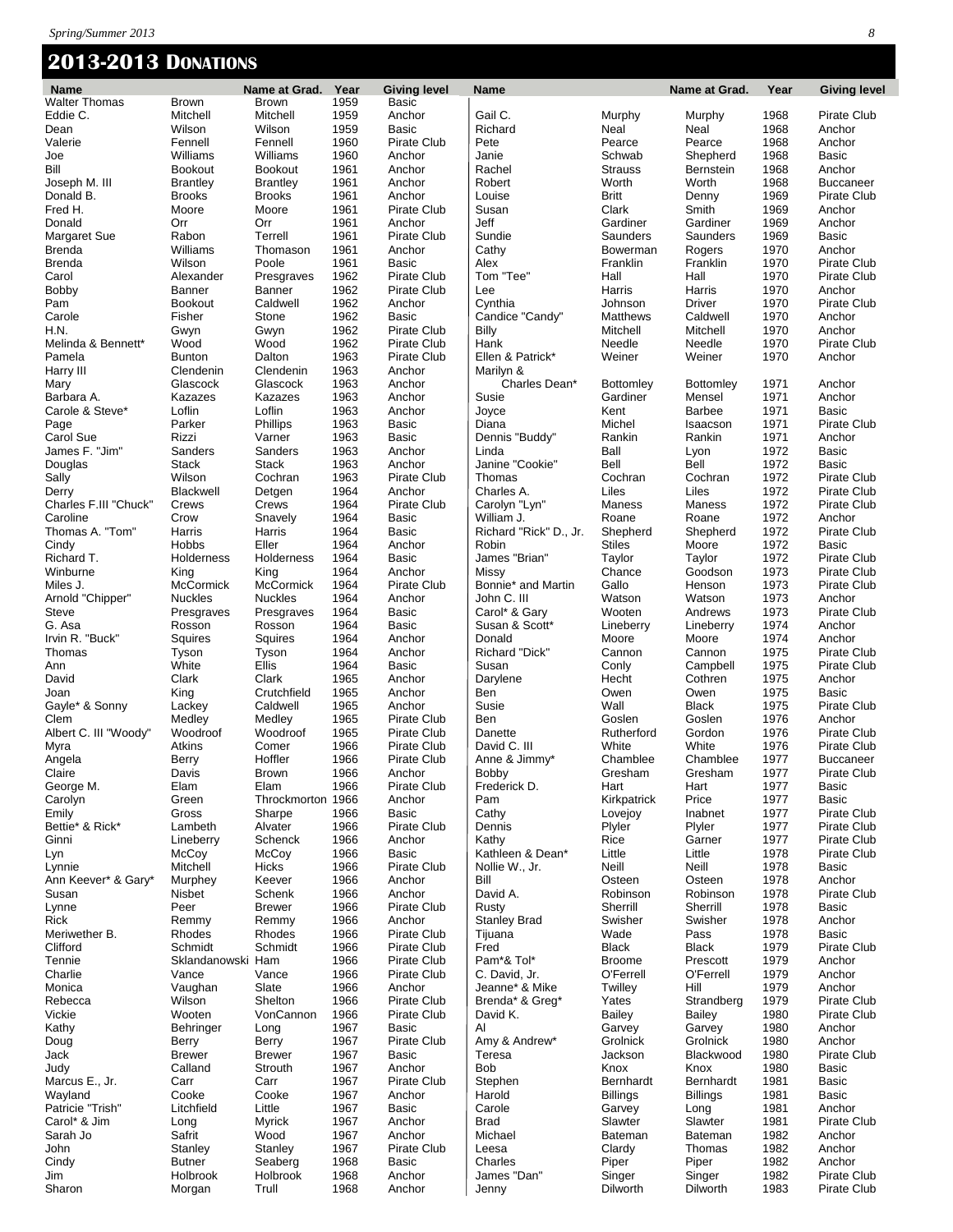### **2012-2013 DONATIONS (CONT'D.)**

| <b>Name</b>      |                 | Name at Grad. | Year | <b>Giving level</b> | <b>Name</b>       |              | Name at Grad.   | Year | <b>Giving level</b> |
|------------------|-----------------|---------------|------|---------------------|-------------------|--------------|-----------------|------|---------------------|
| Jean & Frank*    | Hall            | Hall          | 1983 | Anchor              | Suzanne           | Phillips     | Reid            | 1987 | Basic               |
| Elizabeth        | Osteen          | Holt          | 1983 | Anchor              | Dodson            | Schenck      | <b>Schenck</b>  | 1987 | Basic               |
| Walker           | Poole           | Poole         | 1983 | Anchor              | <b>Ross</b>       | Dunham       | Dunham          | 1988 | Basic               |
| Kathleen         | <b>Barker</b>   | Carney        | 1984 | Pirate Club         | Stewart           | Hunt         | Hunt            | 1988 | Anchor              |
| Jeanette         | <b>Billings</b> | Kennerly      | 1984 | Basic               | Hunter            | Payne        | Payne           | 1988 | Basic               |
| Chip and Louise* | <b>Bristol</b>  | Anderson      | 1984 | <b>Buccaneer</b>    | Rachel & Graham*  | Fuller       | Fuller          | 1989 | Anchor              |
| Sheri            | Chamberlin      | Clark         | 1984 | Anchor              | Amy               | Jordan       | Young           | 1989 | Pirate Club         |
| Tammy            | <b>Dixon</b>    | Michalski     | 1984 | Pirate Club         | Jenny             | Kiser        | Clendenin       | 1989 | Basic               |
| Felicia          | Donnell         | Donnell       | 1984 | Pirate Club         | James R. III      | Harris       | Harris          | 1990 | Pirate Club         |
| Adair            | <b>Ellis</b>    | Wright        | 1984 | Pirate Club         | Rebecca           | Hancock      | <b>Brantley</b> | 1991 | Anchor              |
| Timothy D.       | Roberts         | Roberts       | 1984 | Anchor              | David C. Jr.      | Huneycutt    | Huneycutt       | 1993 | Anchor              |
| Merikay          | Tillman         | Hunt          | 1984 | Anchor              | Tricia* & Doug*   | Shaw         | Milton          | 1993 | Pirate Club         |
| Daniela          | Trapani         | Trapani       | 1984 | <b>Buccaneer</b>    | Marty* & Brian    | Sumner       | Long            | 1993 | Anchor              |
| Laura            | Waldman         | Grolnick      | 1984 | Pirate Club         | Margaret          | Chase        | McNairy         | 1995 | Pirate Club         |
| Debbie           | West            | West          | 1984 | <b>Basic</b>        | Jennifer          | McFarlane    | Cassell         | 1995 | Anchor              |
| Allison          | Grigg           | Reid          | 1985 | Anchor              | Andrew Robert     | Payne        | Payne           | 1996 | Basic               |
| Ashley* & Sam    | Simpson         | Witcher       | 1985 | Anchor              | Deanna "Michelle" | Wright       | Wright          | 1996 | Pirate Club         |
| Douglas          | Gresham         | Gresham       | 1986 | Anchor              | Clay              | Harris       | Harris          | 1997 | Pirate Club         |
| Christy          | Kirksey         | Kirksey       | 1986 | Basic               | Lindsey D.        | Sanders      | Sanders         | 1997 | Pirate Club         |
| Corey            | Pysher          | Pysher        | 1986 | Basic               | Leigh             | Wheeler      | <b>Brantley</b> | 1997 | Anchor              |
| <b>Brian</b>     | Rightsell       | Rightsell     | 1986 | Pirate Club         | Richard           | Montana      | Montana         | 1998 | Anchor              |
| Wendy & Charles* | Wright          | Wright        | 1986 | Anchor              | Sarah             | Montana      | Hauser          | 2000 | Anchor              |
| Todd             | Craddock        | Craddock      | 1987 | <b>Basic</b>        | Maggie            | Lee          | Lee             | 2005 | Basic               |
| Joyce            | Eury            | Prevatt       | 1987 | <b>Basic</b>        | Cole              | Lee          | Lee             | 2008 | Basic               |
| Kevin            | Gesse           | Gesse         | 1987 | Pirate Club         | Caitlin           | <b>Mills</b> | Mills           | 2012 | Basic               |
| Erik             | Kiser           | Kiser         | 1987 | Basic               | Aldyn             | Ringer       | Ringer          | 2012 | Basic               |
|                  |                 |               |      |                     |                   |              |                 |      |                     |

### **2012-2013 PAGE FRIENDS**

#### **PIRATE TREASURE (\$1,000-2,499)**

| PIRAIE IREASURE (\$1,000-2,499) |                      | Suellen &<br>Beth & Jir |
|---------------------------------|----------------------|-------------------------|
| Donna & Andy                    | Lee                  | Mac                     |
| Cynthia & Tom                   | Townes               | Kate & Sa               |
|                                 |                      | Wendy &                 |
| <b>BUCCANEER (\$500-999)</b>    |                      | Nancy & 0               |
| Lynn & Michael                  | Haley                | Robin & S               |
| Carolyn & Clyde                 | Ratcliffe            | Karen & C               |
| Susan & Bill                    | Veazey               | Dianne &                |
|                                 |                      | Karen                   |
| <b>ANCHOR (\$100-499)</b>       |                      | Cary & Pa               |
|                                 |                      | Diane & D               |
| Alexa & Bill                    | Aycock               | Sharen &                |
| Knox                            | Barker               | Susan & I               |
| Larry                           | <b>Bassett</b>       | Kim & Joł               |
| Nan & John                      | Bayersdorfer         | Whimsey                 |
| Richard                         | Beard                |                         |
| Barbara & Mark                  | <b>Boehmer</b>       | <b>PIRATE 0</b>         |
| Betsy & Salem                   | Bullard              | Chris & Jo              |
| Rose                            | Chamblee             | Lisa & De               |
| Deb & Steve                     | Cobb                 | Carol & B               |
| Kris & David                    | Cooke                | Audra                   |
| Sheri                           | Cram                 | Donna &                 |
| Clara & Jim                     | Duggins              | Rachel &                |
| Pam & Alan                      | Duncan               | Rose & A                |
| Sandra & Pete                   | Ennever              | Betty & To              |
| Elizabeth & Edgar               | Fisher               | Melanie 8               |
| Jennifer & Frank                | Flaherty             | Susan & <i>l</i>        |
| Amelia & Otis                   | Foster               | Ron & Re                |
| Nancy & Dennis                  | Franks               | Carolyn &               |
| Nancy & Erwin                   | Fuller               | Martha &                |
| Deborah<br>Terri & Steve        | Hayes<br>Hendrickson | Kathy & R<br>Susan &    |
| Sharon & Jack                   | Hicks                | Mary & Ja               |
| Edward                          | Hines                | Val                     |
| Mid & Joyce                     | Johnston             | Beverly &               |
| Olive & Will                    | Jordan               | Laura & B               |
| Virginia & Ken                  | Karb                 | Terry & S               |
| Harriette                       | Knox                 | Christoph               |
| Susan & Michael                 | Lamore               | Janet & C               |
| Susan                           | Mayes                | Phyllis & I             |
| Liz & Joel                      | Mills                | Debbie &                |
|                                 |                      |                         |
|                                 |                      |                         |

 $\mathbf{I}$ 

#### **PIRATE CLUB (\$26-99)**

Suellen & Tam Milton m Morgan **Morris** am Morrow David Rapp Charlie Reid Stephen Ringer Charlie Roer<br>David Sand Schaede atrick Scully Dwight Stone<br>Greg Thomp Larry Tysinger hn Wright & Chip Wright ohn Beaman

ean Chislett Ben Davis Dougherty Bob Ehinger Joe Frick **Ifred** Garvey ommy Glascock Carl Hamilton Alfred Hamilton ebecca Hampton Carolyn & Jim Hines Hoekstra Ray Kargo Gene Kennerly ay Klopmaker Koone Rusty Lee Bruce London<br>Gandy McGau McGauvran er Meadows Clarence Owen Paul Parker Ken Payne

Sanderson **Thompson** 

Sandy & Dave Sylvia & Richard Vanore Courtenay & Larry Vass<br>
Margaret & Bill Weatherly Margaret & Bill Weatherl<br>Barbara & Butch Williams Barbara & Butch Brenda & Jim Wilson Anne & Mark Yarbrough **BASIC (\$25)** Mike & Clare Abel Margaret Arbuckle<br>
Martha Barry Martha Barry<br>Amy Lou & Dick Chenery Amy Lou & Dick Paula Smith Danial Joan & John Dilworth<br>Barry E. Dooley Barry E. Robert Enochs Patrice **Faison** Paula & Mark Gaylord Terri & George Harris Jacqui Hawkins Mike Ludwig Bonnie & Dan McAlister Margaret Montana Lindsay K. Nail<br>Debra & Ken Payne Debra & Ken Susan Petty Sharon & Bill Ricketts<br>Deborah & Jim Roskelly Deborah & Jim Roske<br>Betty B. Rowe Aneta & Richard

Julie & Ronnie

Dianne & Scott

Flora & Tommy Price<br>Dianne & Scott Roe Millie & Bill Ronemus Leslie & Greg Sardzinski<br>Jennifer & Boyd Stanley Jennifer & Boyd<br>
Sandy & Dave<br>
Thompson

Betty B. Rowe<br>
Aneta & Richard Schmidt Virginia & JJ<br>
Julie & Ronnie Mhitt Lynn & Art Winstead Caroline & Kyle Young

It's time for the Classes of 1964 (50th), 1969, 1974 (40th), 1979, 1984 (30th), 1989 (25th), 1994(20th), 1999, and 2004 (10th) to start gearing up for reunions, particularly the underlined classes. Please let me hear from you if you know of plans. **sgtysinger@triad.rr.com**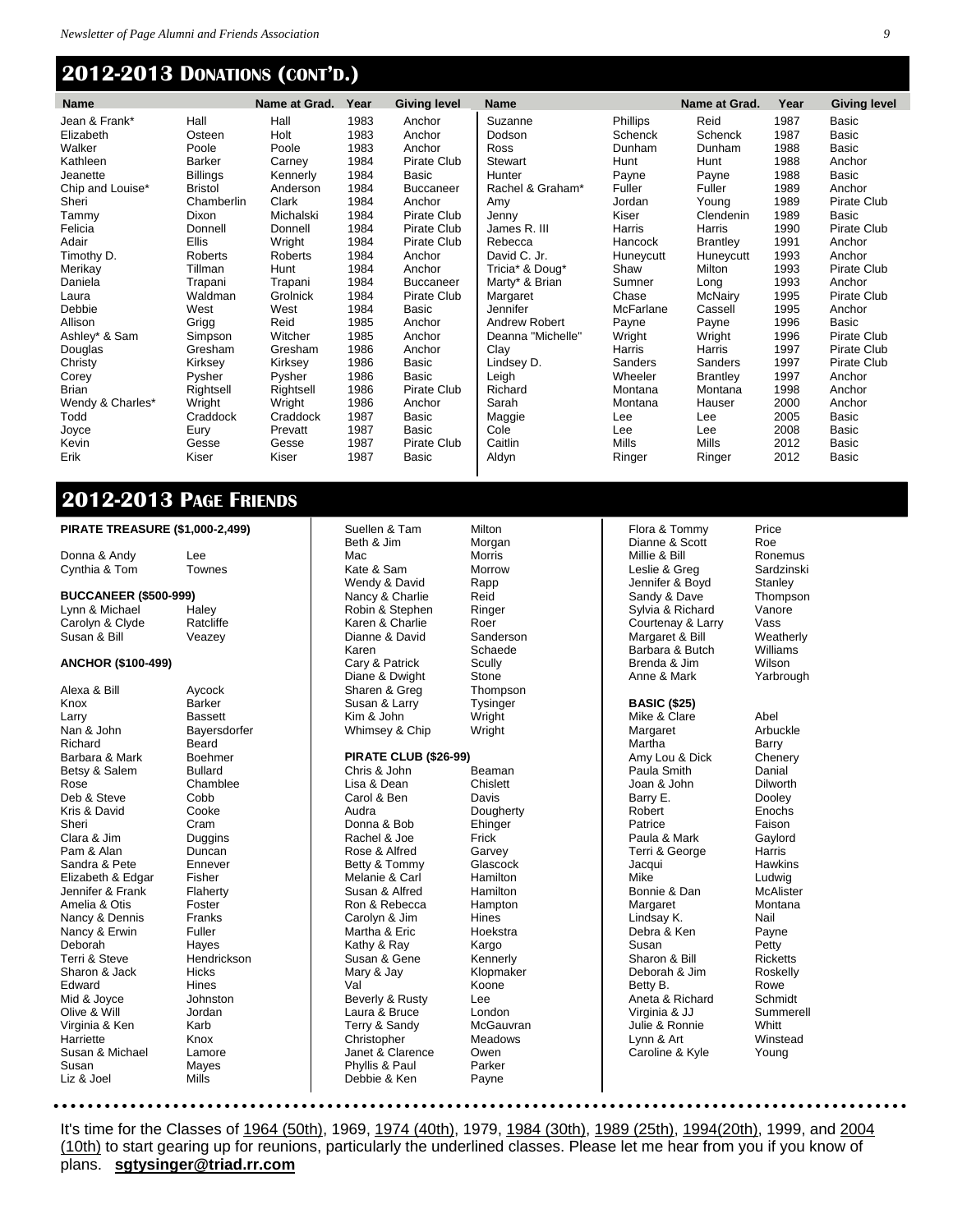# **NEAL HARRELL ('62) – MAJOR FUND DIRECTOR FOR THE UNC RAMS CLUB FOR 30 YEARS**

- 1. *How and when did you come to be employed with the Rams Club?*  When I graduated from UNC-Chapel Hill in 1966, I was active in the National Guard for six months, then went to work for Wachovia in Greensboro. In the early '70's I was asked to help open the first Wachovia office in Chapel Hill. In 1982, UNC was looking to build the Dean Smith Center, a process that was going to require major fund-raising. I was hired by then Athletic Director John Swofford to help with this process. The Rams Club is responsible for raising scholarship money for over 400 scholarships in 28 sports that today totals \$9 million per year.
- 2. *What was the most enjoyable aspect for you as a Rams executive?*  I enjoyed almost everything about my job, but the truly most rewarding was meeting the student athletes, seeing their enthusiasm for their sport and for the university. They are all so grateful to the Rams Club for the support they are given – financial and otherwise.
- 3. *You played a lot of golf at Rams outings. How is your game nowadays?*  I did play a lot of golf – some "fun" golf and also a lot of "business golf." When playing golf, you learn a lot about the person you're playing with. It's a game that's great for making connections with others. I really have more time to play since my retirement last year, but my game's not any better!
- 4. *How closely do you expect to follow UNC athletics in your retirement?*  As an alumnus and a retired employee of UNC, I will always closely follow all UNC athletics.
- 5. *What was the biggest change in college athletics over the course of your career?*  Probably the biggest change is the rising school costs. Fortunately, UNC alumni are very generous in their support of their school and its athletes.
- 6. *Do you have a particularly funny memory from Page?*  We would often race to MacDonald's for lunch, then hurry back to class, for which we were often late. One day we decided just to not go back, but to skip out on Mrs. Iris Hunsinger's English class. The next day, she sent us to Principal Luther Medlin's office. We told him we all had to leave school for golf practice. Of course, a word with the golf coach landed us in hot water…and a one-month restriction from leaving campus for lunch!
- 7. *What was best for you at Page?*

There was so much – wonderful friends, great teachers, athletics really getting started. I remember when our basketball team FINALLY beat Grimsley (which might have still been Greensboro Senior High.) Some of my fondest memories originate from the halls of Page High School.

#### IN HONOR OF

**Pamela Dalton Bunton ('63)** in honor of her son, **Chris Scott ('89)** 

**Wayland Cooke ('67)** in honor of **Blossom White Gardner ('67) and Vicki Elder Hons ('67)** 

**Steve ('67) and Ginger Campbell ('67) Meador** in honor of **Coach Mac Morris** 

**Dennis "Buddy" Rankin ('71)** in honor of **Susan Tysinger** who has helped put this Association on the map

**Deanna "Michelle" Wright ('96)** in honor of **Kim and John Wright.**

**Julie Longmire** in honor of **Susan Tysinger** 

**Betty B. Rowe** in honor of her son, **Dr. Kavin Rowe ('93)** 

**Sharen and Greg Thompson** in honor of their children **Ryan ('11), Tera ('13), and Jack ('14)** 

# **ALUMNI COMMENTS AND NOTES**

**G. Asa Rosson ('64)** says, "A class reunion of '64 next year would be good."

**Adam J. Williams ('88)** is a retired U.S. Army Warrant Officer (CW4), now working for U.S. government at Ft. Knox, Kentucky.

**Matthew Mills ('11)** is in his third year at UVA, starting McIntire business School in the fall.

**Caitlin Mills ('12)** is in her second year at UVA majoring in kinesiology, pre-physical therapy.

### The **DAGF**

### **Newsletter of the Page Alumni and Friends Association**

| Editor Susan Tysinger |
|-----------------------|
| PublisherCathy Ingram |

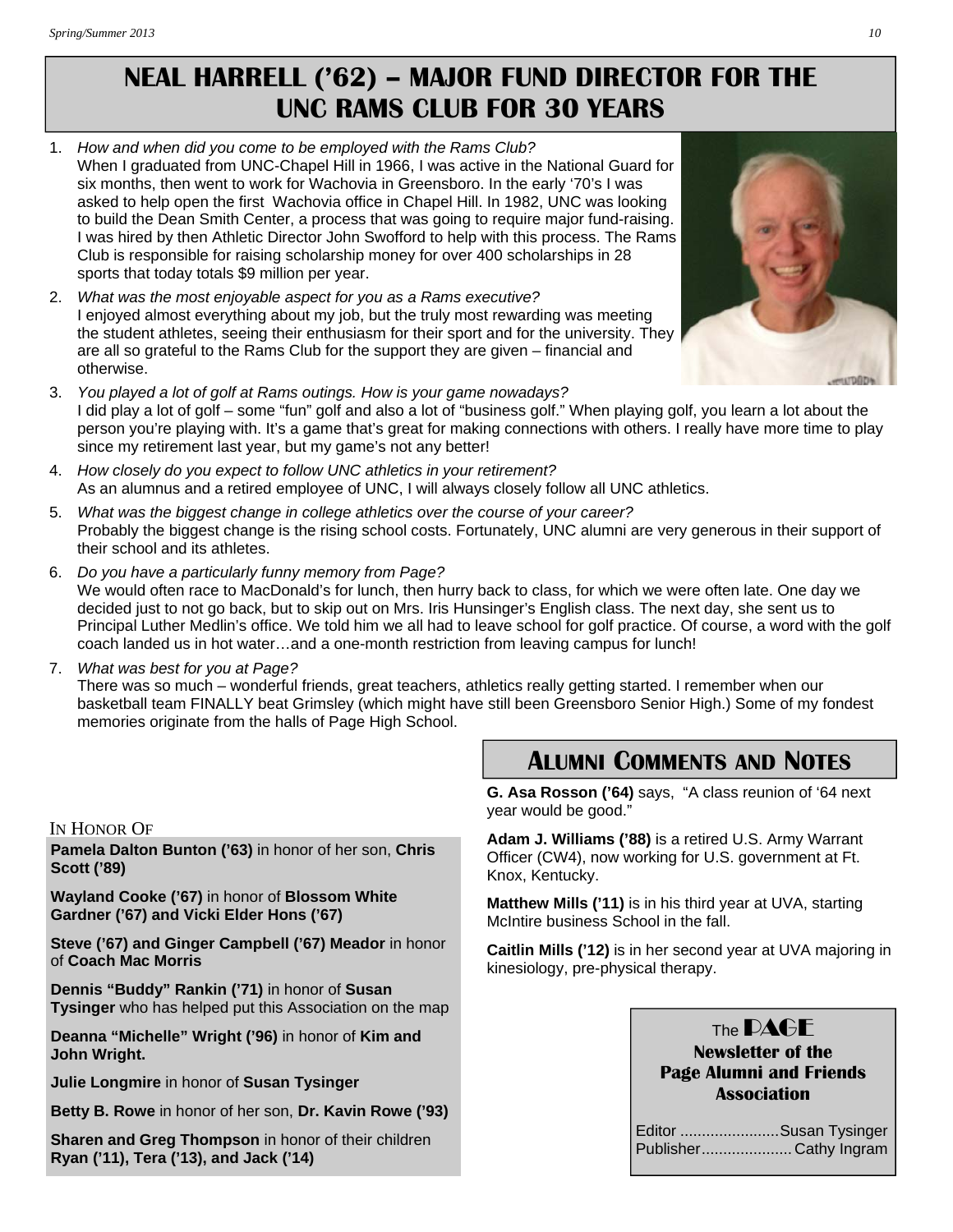My donation is in (honor/memory of – circle one)

| July 1, 2013 - June 30, 2014                                                                                                                                                                                        | <b>PAGE ALUMNI AND FRIENDS ASSOCIATION</b><br>www.pagealumniandfriends.org                                                                                               |                                                                           | <b>Membership Form</b>                                                                                                                                                                                                                          |
|---------------------------------------------------------------------------------------------------------------------------------------------------------------------------------------------------------------------|--------------------------------------------------------------------------------------------------------------------------------------------------------------------------|---------------------------------------------------------------------------|-------------------------------------------------------------------------------------------------------------------------------------------------------------------------------------------------------------------------------------------------|
| Name(s)                                                                                                                                                                                                             |                                                                                                                                                                          |                                                                           |                                                                                                                                                                                                                                                 |
| Maiden name (if applicable)                                                                                                                                                                                         |                                                                                                                                                                          |                                                                           |                                                                                                                                                                                                                                                 |
| Graduate ()<br>Parent<br>Friend                                                                                                                                                                                     | I'd like to help on a committee.<br>I'd like to be on the Board.                                                                                                         | Add me to the email /"help" list                                          |                                                                                                                                                                                                                                                 |
| Address                                                                                                                                                                                                             | $\text{City}$                                                                                                                                                            | State <b>State</b>                                                        | Zip in the set of the set of the set of the set of the set of the set of the set of the set of the set of the                                                                                                                                   |
| Phone #(<br>$\mathbf{r}$                                                                                                                                                                                            | E-mail (print)_                                                                                                                                                          |                                                                           |                                                                                                                                                                                                                                                 |
| <b>MEMBERSHIP</b><br>\$25<br>Basic<br>\$26-99<br>Pirate Club<br>\$100-499<br>Anchor<br>\$500-999<br><b>Buccaneer</b><br>\$1,000-2,499 Pirate Treasure<br>\$2,500-4,999 Swashbuckler<br>$$5,000+$<br>Captain's Table | <b>PAGE ALUMNI T-SHIRT(S)</b><br>$\_S$ $\_M$ $\_L$ $\_XL$<br>\$13 per shirt = $$$<br>XXL XXXL<br>\$16 per shirt = $\frac{6}{2}$<br>Membership donation \$<br>\$<br>Total | _ Use my membership \$ for Page Cares.<br>Use my membership \$ as needed. | __ Use my membership \$ for scholarships only.<br>__ Use my membership \$ for Alma Pinnix Bank.<br>Use my membership \$ for the Auditorium.<br>Use my membership \$ for New Page Endeavors.<br>_ Use my membership \$ for athletics facilities. |

All members' names will be listed in the newsletter. Below, please write any updates, comments, or alumni information you'd like included in our next newsletter. YOUR GENEROSITY IS GREATLY APPRECIATED!!!

\_\_\_\_\_\_\_\_\_\_\_\_\_\_\_\_\_\_\_\_\_\_\_\_\_\_\_\_\_\_\_\_\_\_\_\_\_\_\_\_\_\_\_\_\_\_\_\_\_\_\_\_\_\_\_\_\_\_\_\_\_\_\_\_\_\_\_\_\_\_\_\_\_\_\_\_\_\_\_\_\_\_\_\_\_\_\_\_\_\_\_\_\_\_\_\_\_\_\_\_\_\_\_\_\_\_\_\_\_\_\_

Mail to: **Page Alumni and Friends Association**, PO Box 39616, Greensboro, NC 27438. *All membership donations are TAX-DEDUCTIBLE.*

| IN MEMORY OF                                                                            | IN MEMORY OF (CONT'D.)                                                                                                  |  |  |
|-----------------------------------------------------------------------------------------|-------------------------------------------------------------------------------------------------------------------------|--|--|
| G. Asa Rosson ('64) in memory of Rebekah Rosson<br>Barnhardt ('70)                      | Rose Chamblee in memory of David Chamblee ('79)                                                                         |  |  |
| Irvin R. "Buck" Squires, Jr. ('64) in memory of his<br>brother, John Dick Squires       | Susan Petty in loving memory of her son, Cannon<br>Harmon ('96)<br>Nancy and Charlie Reid in memory of Corinne Stickley |  |  |
| Judy Strouth Calland ('67) in memory of Coach John<br><b>Morris</b>                     | <b>Buckalew ('84</b>                                                                                                    |  |  |
| Steve ('67) and Ginger Campbell ('67) Meador in                                         | <b>DEATHS</b>                                                                                                           |  |  |
| memory of Web Cooper j('67)                                                             | Lenton L."Len" Brown ('59) of Statesville died Tuesday,                                                                 |  |  |
| William J. "Bill" Roane, Jr. ('71) in memory of Jim Swain<br>('72)                      | April 9, 2013.<br>Theresa Thomas Emery ('65) of Sarasota, Florida, died<br>June 14, 2013.                               |  |  |
| Bonnie Gallo ('73) and Martin Henson in memory of<br>George Henson ('75)                | John Dick Squires died October 2012.                                                                                    |  |  |
| John C. Watson III ('73) in memory of Michael "Mike"<br><b>Williams Thomas ('72)</b>    | Rebekah Rosson Barnhardt ('70) died November 16,<br>2011.                                                               |  |  |
| Ben Goslen ('76) in loving memory of Bob Neese ('76)                                    | Michael "Mike" Williams Thomas ('72) of Banner Elk                                                                      |  |  |
| Christy and Karl ('78) Anderson in memory of Roger                                      | died March 2, 2013.                                                                                                     |  |  |
| Lane ('78)                                                                              | Pamela L. Douglas-Hunt ('83) died May 7, 2013.                                                                          |  |  |
| Sandra Douglas Hines ('82) in loving memory of her<br>sister, Pamela Douglas Hunt ('83) | James Wayne "Jim" Poole ('84) of Greensboro died<br>June 19, 2013.                                                      |  |  |
| Stephen Bernhardt in memory of Pete Brown ('81)                                         | Stephen Spottswood O'Rork ('95) of Greensboro died<br>June 22, 2013.                                                    |  |  |